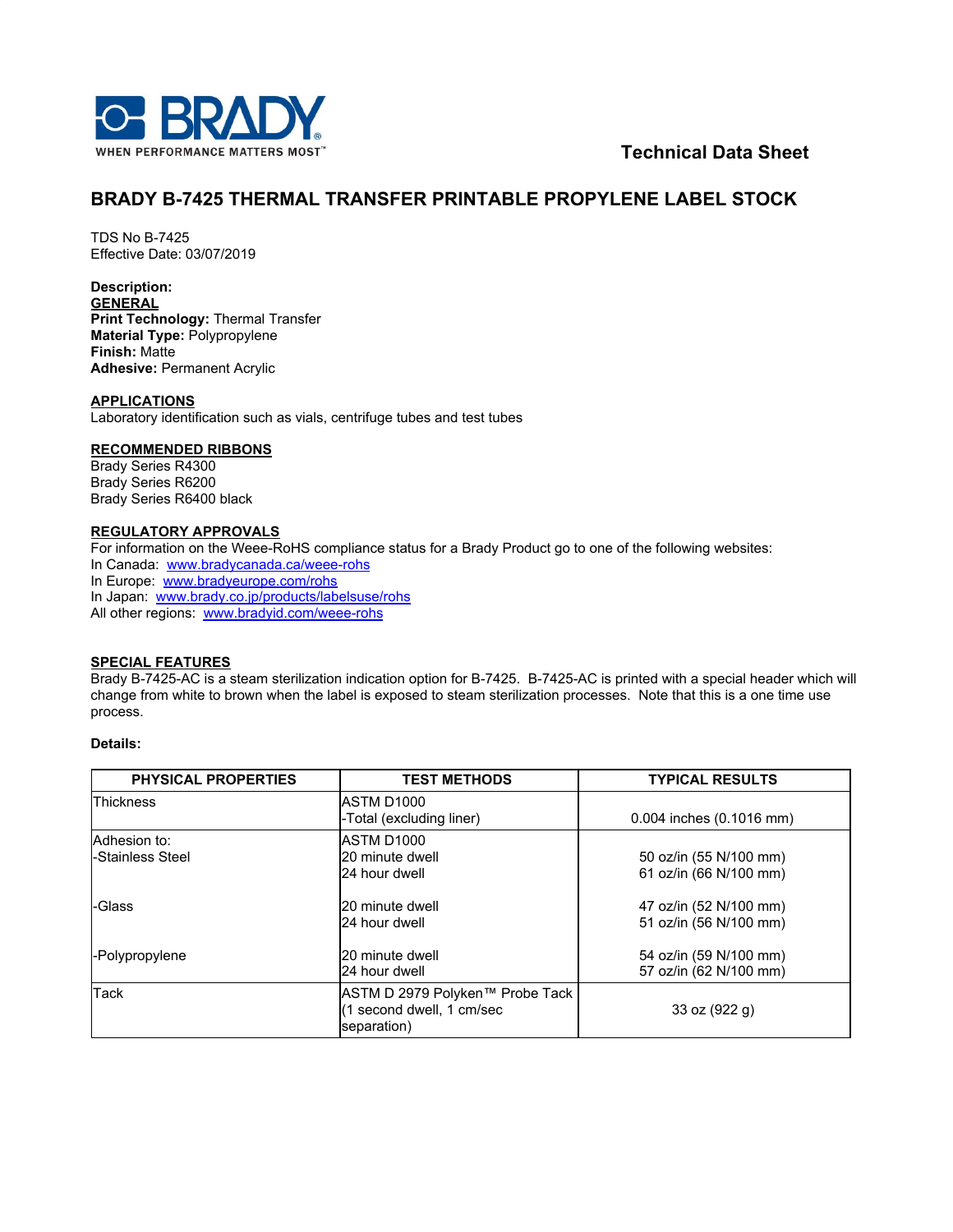# **ENVIRONMENTAL PERFORMANCE PROPERTIES – LABEL APPLIED TO ROOM TEMPERATURE SURFACE**

B-7425 samples were printed with the Brady Series R4300 and the Brady Series R6400 thermal transfer ribbons. B-7425 samples were adhered at room temperature to the surfaces listed below.

| <b>ENVIRONMENT</b>              | <b>TEST METHOD</b>                                                    | <b>TYPICAL RESULTS</b>                                                                                                                                                                                     |
|---------------------------------|-----------------------------------------------------------------------|------------------------------------------------------------------------------------------------------------------------------------------------------------------------------------------------------------|
| <b>High Service Temperature</b> | 5 days at 70°C (158°F)                                                | $\blacktriangleright$ 8.5 ml glass test tube<br>1.5 ml polypropylene cryovial<br>5 ml polypropylene cyrovial<br>glass microscope slide<br>Polyethylene bag                                                 |
| Low Service Temperature         | 5 days at -80°C (-112°F)                                              | $\blacktriangleright$ 8.5 ml glass test tube<br>1.5 ml polypropylene cryovial<br>5 ml polypropylene cyrovial<br>glass microscope slide<br>Polyethylene bag                                                 |
| Simulated Incubator             | 3 cycles of 1 hour at 70°C (158°F)<br>and 3 hours at room temperature | $\blacktriangleright$ 8.5 ml glass test tube<br>1.5 ml polypropylene cryovial<br>5 ml polypropylene cyrovial<br>glass microscope slide<br>Polyethylene bag                                                 |
| Autoclave                       | 5 cycles at 120°C (248°F) for 20<br>minutes                           | $\blacktriangleright$ 8.5 ml glass test tube<br>1.5 ml polypropylene cryovial<br>5 ml polypropylene cyrovial<br>15 ml polypropylene tube<br>50 ml polypropylene tube<br>Glass microscope slide<br>Vial top |
| Autoclave - B-7425-AC           | 1 cycle at 121°C (250°F) for 10<br>minutes                            | Sterilization indicates cocoa brown**<br><b>Before Sterilization</b><br>THT-235-7425-AC<br><b>After Sterilization</b>                                                                                      |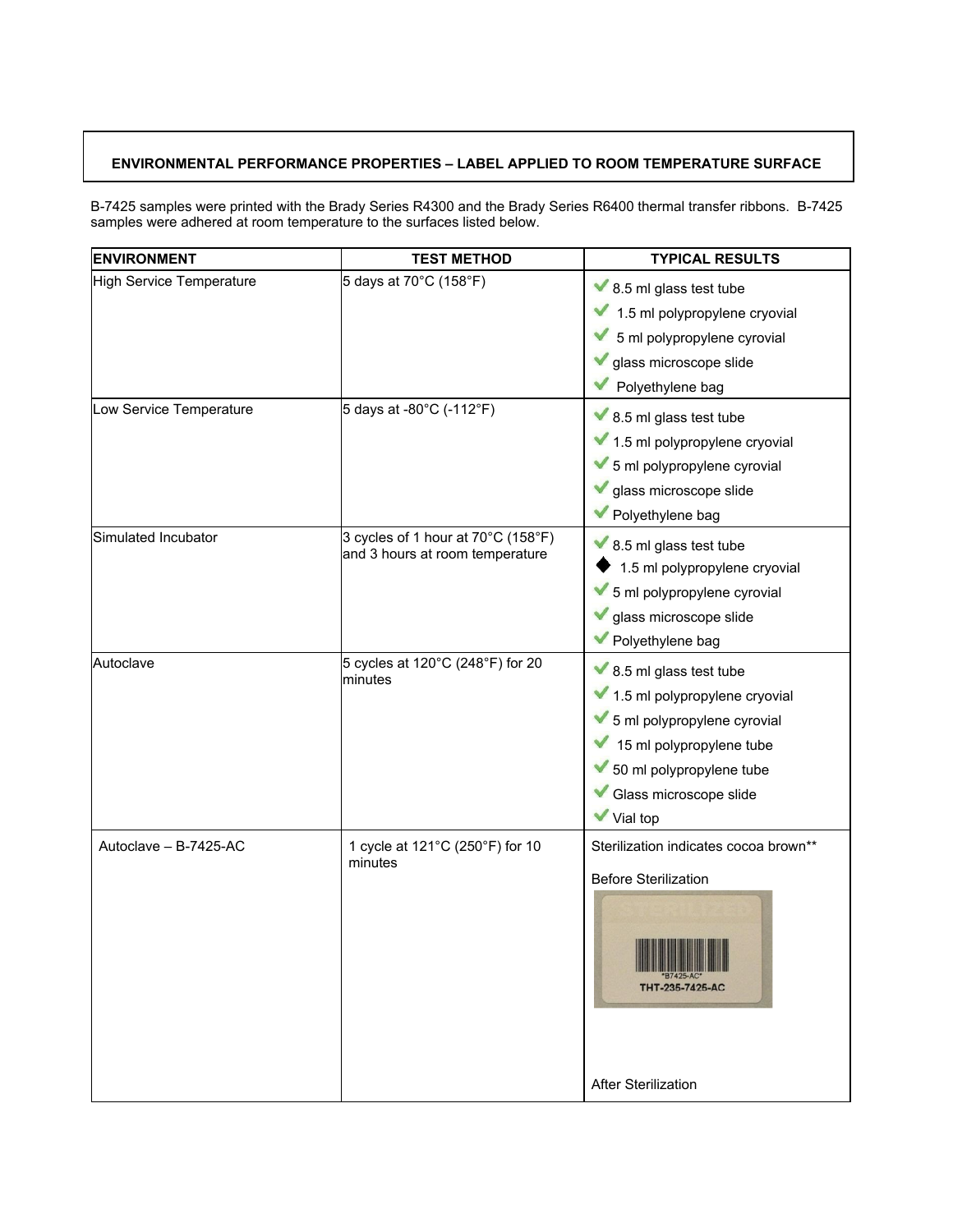|                                  |                                                                                           | STERILIZED<br>THT-235-7425-AC                                                                                                                                                                                          |
|----------------------------------|-------------------------------------------------------------------------------------------|------------------------------------------------------------------------------------------------------------------------------------------------------------------------------------------------------------------------|
| Freezer                          | 5 cycles of 16 hours of 16 hours at<br>-80°C (-112°F) and 8 hours at room<br>temperature  | 8.5 ml glass test tube<br>1.5 ml polypropylene cryovial<br>5 ml polypropylene cyrovial<br>15 ml polypropylene tube<br>50 ml polypropylene tube<br>Well plate<br>Glass microscope slide<br>Polyethylene bag<br>Vial top |
| Liquid Nitrogen                  | 5 cycles of 4 hours at -196°C (-320°F)<br>and 20 hours at room temperature                | ◆ 8.5 ml glass test tube<br>1.5 ml polypropylene cryovial<br>5 ml polypropylene cyrovial<br>15 ml polypropylene tube<br>50 ml polypropylene tube<br>Glass microscope slide<br>Vial top                                 |
| Freezer to Boiling Water         | 1 hour at -80°C (-112°F) then placed<br>in boiling water (100°C/212°F) for 10<br>minutes  | $\blacktriangleright$ 8.5 ml glass test tube<br>1.5 ml polypropylene cryovial<br>5 ml polypropylene cyrovial<br>15 ml polypropylene tube<br>50 ml polypropylene tube<br>glass microscope slide<br>vial top             |
| Liquid Nitrogen to Boiling Water | 1 hour at -196°C (-320°F) then placed<br>in boiling water (100°C/212°F) for 10<br>minutes | 8.5 ml glass test tube<br>1.5 ml polypropylene cryovial<br>5 ml polypropylene cyrovial<br>15 ml polypropylene tube<br>50 ml polypropylene tube<br>glass microscope slide<br>vial top                                   |

 $\blacktriangleright$  =Label suitable for application; no visible effect, label remains adhered to test surface

=Label may work in application; test results were mixed

\*\* Variability in darkness of indication color may be observed depending on autoclave, sterilization temperature and duration.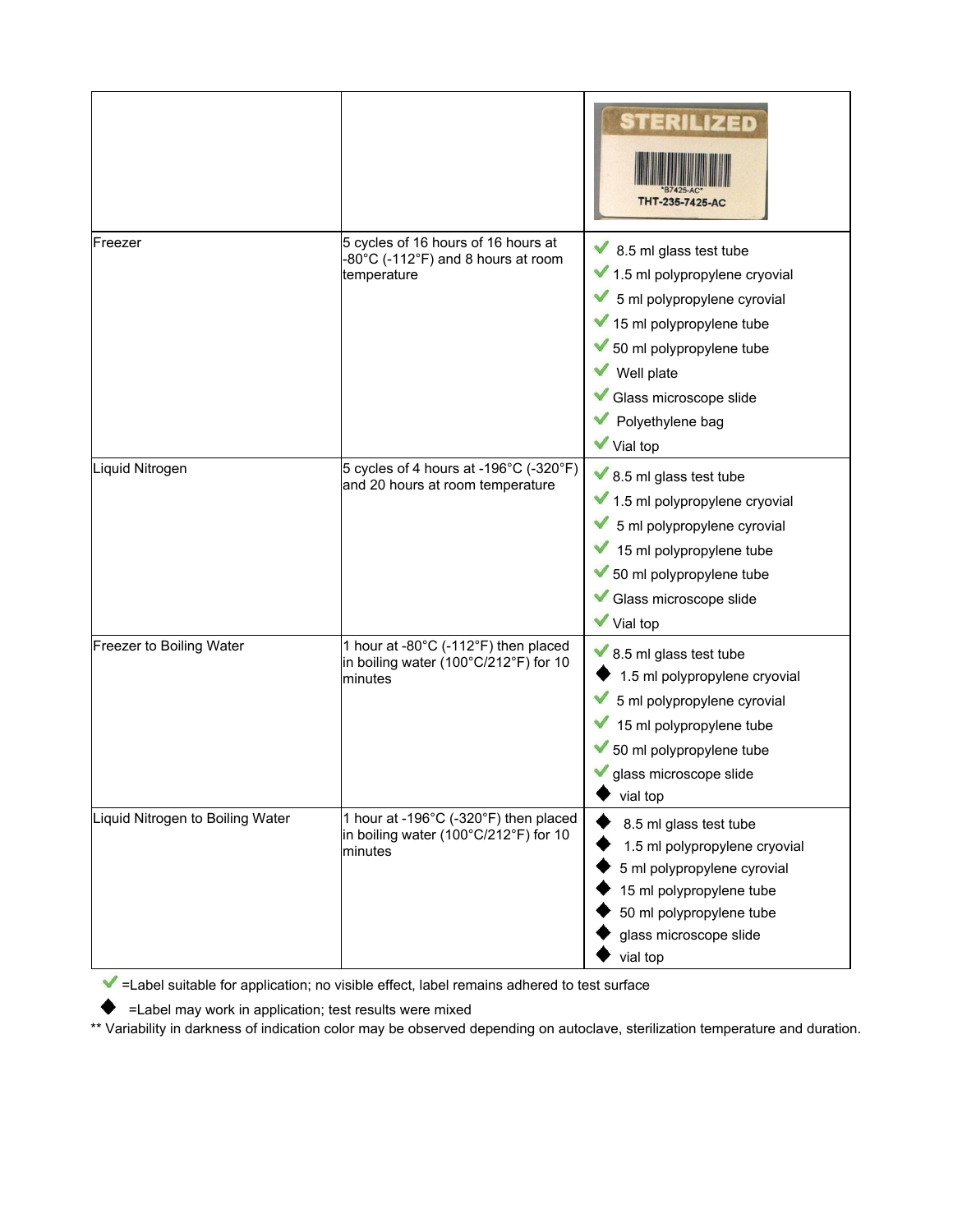| <b>PERFORMANCE PROPERTY</b> | <b>CHEMICAL RESISTANCE</b> |
|-----------------------------|----------------------------|

The chemical resistance of B-7425 printed with the Brady Series R4300, the Brady Series R6200 and the Brady Series R6400 black ribbons was tested at room temperature. The samples were immersed in the test solvent for 15 minutes. The samples were removed and rubbed 10 times with a cotton swab saturated with the test fluid. The samples were rated for the amount of print removal using the rating scale below.

|                                   | <b>SUBJECTIVE OBSERVATION OF VISUAL CHANGE</b> |                                 |                    |                    |
|-----------------------------------|------------------------------------------------|---------------------------------|--------------------|--------------------|
| <b>CHEMICAL</b><br><b>REAGENT</b> | <b>EFFECT TO LABEL</b>                         | <b>EFFECTS TO PRINTED IMAGE</b> |                    |                    |
|                                   | <b>STOCK/ADHESIVE</b>                          | R4300                           | R6200              | R6400              |
| Ethanol                           | No visible effect                              |                                 |                    |                    |
| Methanol                          | No visible effect                              | 1                               |                    | 1                  |
| Toluene                           | Slight adhesive ooze                           | 2                               | 4                  | 1                  |
| Acetone                           | No visible effect                              | 1                               | 4                  |                    |
| <b>Isopropyl Alcohol</b>          | No visible effect                              | 1                               | 1                  | 1                  |
| Xylene                            | Slight adhesive ooze                           | $1 - 2$                         | $4 - 5$            | 1                  |
| 10% Formalin                      | No visible effect                              |                                 | 1                  |                    |
| Dimethylsulfoxide<br>(DMSO)       | No visible effect                              |                                 | $\overline{2}$     |                    |
| l50% Acetic Acid                  | No visible effect                              | 1                               | $\overline{2}$     | 1                  |
| 10% Sodium Hydroxide              | No visible effect                              | 5, topcoat removal              | 5, topcoat removal | 5, topcoat removal |
| 10% Chlorox® bleach<br>solution   | No visible effect                              |                                 |                    |                    |

Rating Scale:

1=no visible effect

2=slight print smear or removal

3=moderate smear or print removal (print is still legible)

4=severe smear or print removal (print illegible or just barely legible)

5=complete print and/or topcoat removal

| <b>CHEMICAL RESISTANCE – B-7425-AC</b><br><b>PERFORMANCE PROPERTY</b> |
|-----------------------------------------------------------------------|
|-----------------------------------------------------------------------|

The chemical resistance of the steam sterilization indicating ink printed on the B-7425-AC label was tested on non-sterilized and sterilized labels. Testing was conducted at room temperature. The area where the ink is printed was rubbed 10 times with a cotton swab saturated with the test fluid. The samples were rated for the amount of ink removal using the rating scale below.

| <b>CHEMICAL REAGENT</b> | SUBJECTIVE OBSERVATION OF VISUAL CHANGE  |                   |  |
|-------------------------|------------------------------------------|-------------------|--|
|                         | <b>EFFECT TO STEAM STERILIZATION INK</b> |                   |  |
|                         | <b>UNSTERILIZED</b>                      | <b>STERILIZED</b> |  |
| Ethanol                 | 5                                        | 2                 |  |
| Methanol                | 5                                        | $2 - 3$           |  |
| Toluene                 | 5                                        | $3 - 4$           |  |
| Acetone                 | 5                                        | $4-5$             |  |